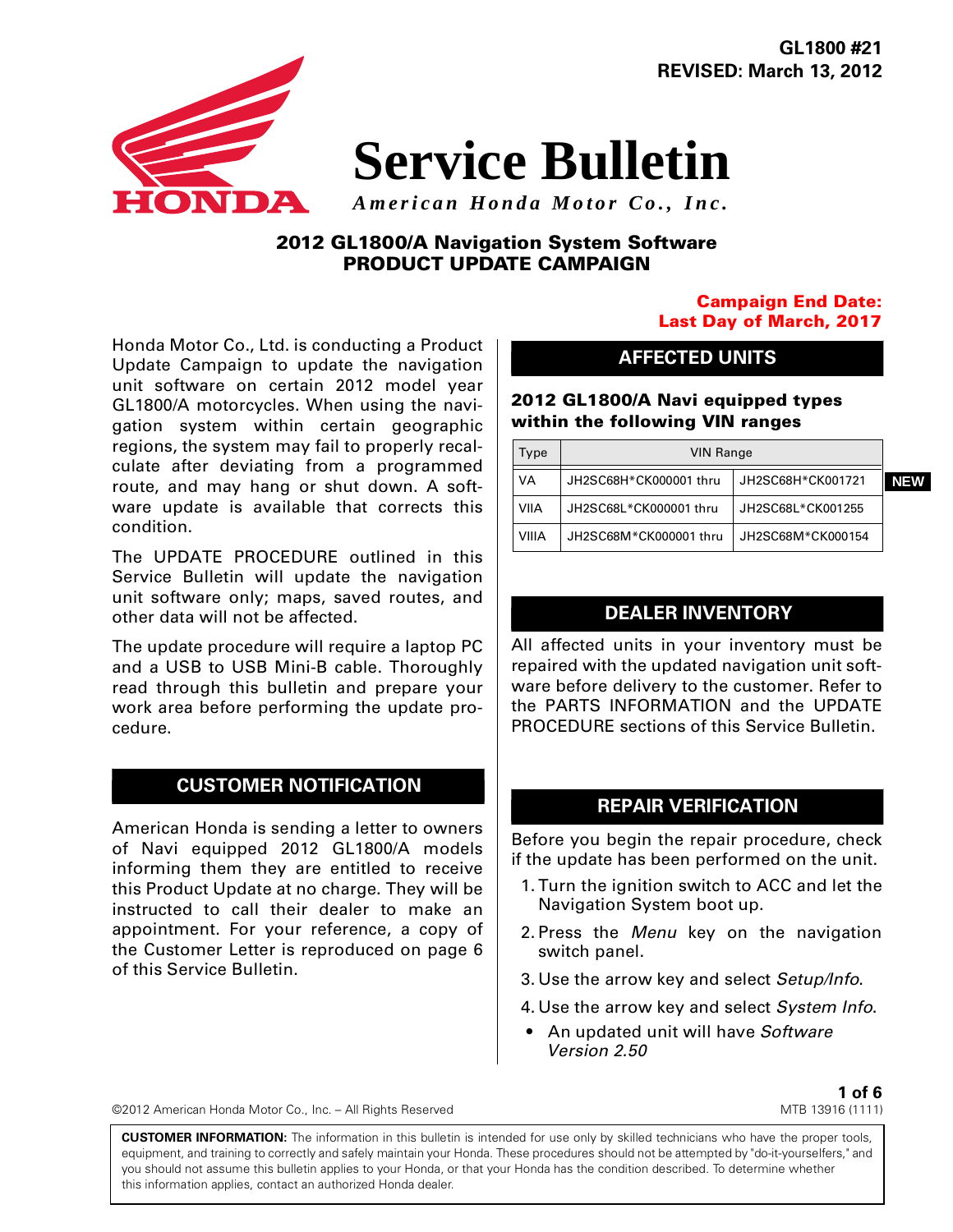# **GL1800 #21 REVISED: March 13, 2012**

• If the *Software Version* is less than 2.50, proceed with the UPDATE PROCEDURE.



5.Turn the ignition switch to OFF.

# **UPDATE PROCEDURE**

# **PREPARING THE COMPUTER**

- Confirm the laptop PC to be used is running Windows XP, Vista, or Windows 7.
- Confirm that a file compression utility such as WinZip is installed on the computer.
- Use a USB 2.0A to USB Mini-B cable (typically provided with many digital cameras or tablet computers), and plug it into a USB port.



Cable is available from Radio Shack: Model: 27329 | Catalog #: 55010682

## **DOWNLOADING THE UPDATE SOFTWARE**

1.Log on to *iN* and navigate to the *TechLine Technical Reference* page by following this path:

*[Service > TechLine > Technical Reference](http://tor.in.honda.com/Rraadctm/Content/W70E/ml.remaw70a.technical_reference.htm)*

2.Click the link named *2012 GL1800 Navi System Software Update*.

The *File Download* dialogue box will open, click on the *Save* button as shown.

Save the file to the desktop on the PC.

| Do you want to open or save this file?                                                                                                                                            |
|-----------------------------------------------------------------------------------------------------------------------------------------------------------------------------------|
| Name: 2012 gl1800 navi system software update.zip                                                                                                                                 |
| Type: WinZip File, 14.0MB                                                                                                                                                         |
| From: incadsytiis01.amerhonda.com                                                                                                                                                 |
| Cancel<br>Save<br><b>Open</b>                                                                                                                                                     |
| $\triangledown$ Always ask before opening this type of file                                                                                                                       |
| While files from the Internet can be useful, some files can potentially<br>harm your computer. If you do not trust the source, do not open or<br>save this file. What's the risk? |

3.Right click on the Zip folder and choose *Extract to here.*

| Open with WinZip<br>Print                                 |                 |                                                            |
|-----------------------------------------------------------|-----------------|------------------------------------------------------------|
| Scan for Viruses<br>Open With                             | ٠               |                                                            |
| <b>●</b> WinZip<br>M Scan with Malwarebytes' Anti-Malware |                 | 自Extract to<br><b>O</b> Extract to here                    |
| Send To                                                   |                 | C Extract to folder C:\Doc\Rob<br><b>Extract to folder</b> |
| Cut<br>Copy                                               |                 | 自E-Mail 2012 GL1800 Navi Syst<br><b>Q</b> Encrypt          |
| Paste                                                     |                 | home Self-Extractor (.Exe)<br><b>Q</b> Configure           |
|                                                           | Create Shortcut |                                                            |

There should now be a folder named *2012 GL1800 Navi System Software Update* on your desktop. Open the folder and confirm its contents.

- *095602000250\_bbsys.rgn*
- *CommunicatorPlugin\_401*
- *Updater*

| Name<br><b>A</b>         | Size      | Type               | Date Modified    |
|--------------------------|-----------|--------------------|------------------|
| 國 095602000250_bbsys.rqn | 26,990 KB | RGN File           | 8/30/2011 6:32   |
| CommunicatorPlugin 401   | 14,574 KB | Application        | 3/6/2012 12:57   |
| ⊻∐Updater                |           | 704 KB Application | 2/7/2007 5:57 PM |
|                          |           |                    |                  |
|                          |           |                    |                  |
|                          |           |                    |                  |
|                          |           |                    |                  |
|                          |           |                    |                  |
|                          |           |                    |                  |
|                          |           |                    |                  |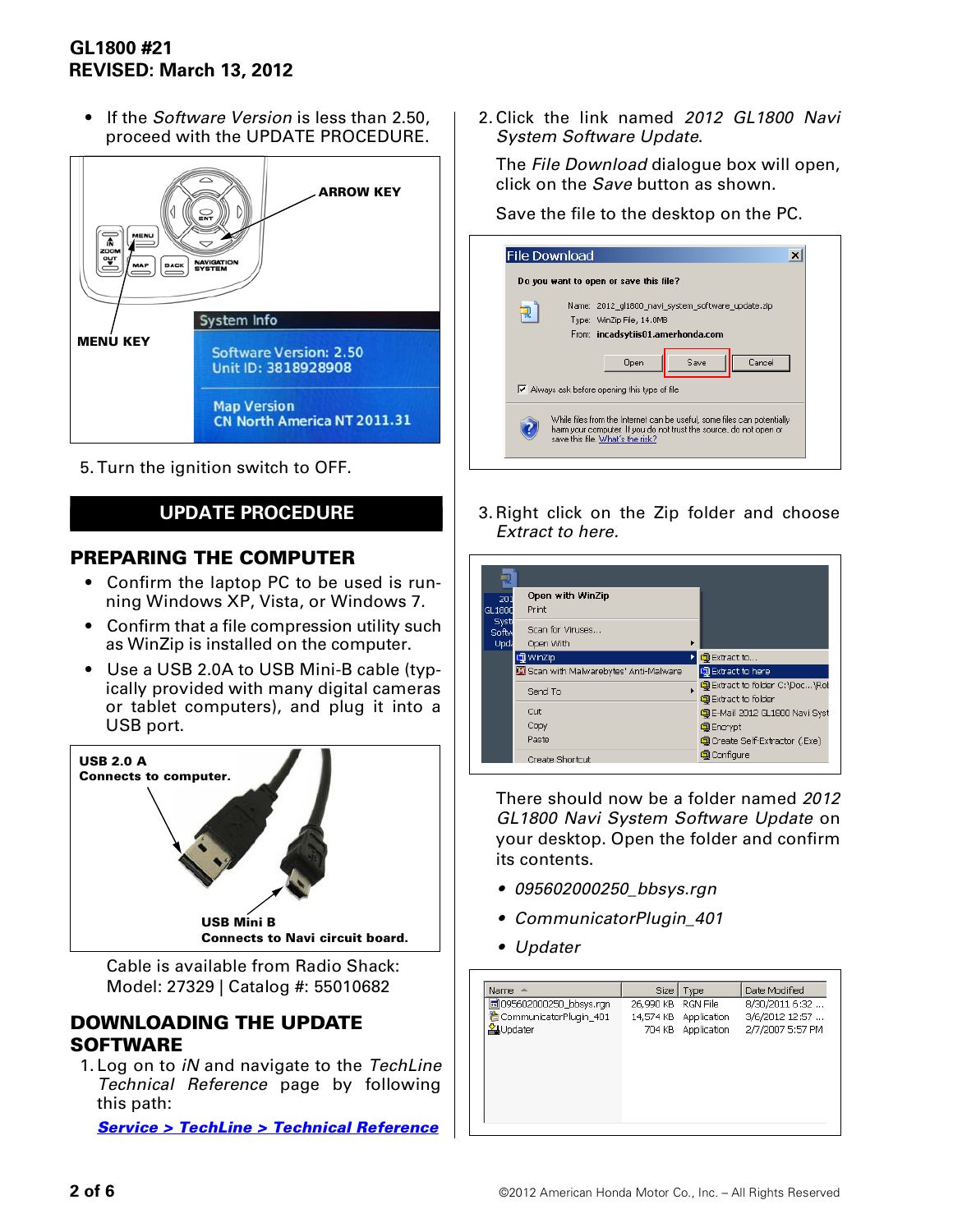4.Launch the *Communicator Plugin\_401* software by double clicking the icon as shown.

Follow the on-screen instructions in the Garmin dialogue box. There will be several steps until the Communicator Plugin is fully installed.

| Name $\triangle$          | Size I    | Type                  | Date Modified    |
|---------------------------|-----------|-----------------------|------------------|
| खी 095602000250_bbsys.rqn | 26,990 KB | RGN File              | 8/30/2011 6:32   |
| d CommunicatorPlugin_401  |           | 14,574 KB Application | 3/6/2012 12:57   |
| <b>You Updater</b>        |           | 704 KB Application    | 2/7/2007 5:57 PM |
|                           |           |                       |                  |
|                           |           |                       |                  |
|                           |           |                       |                  |
|                           |           |                       |                  |
|                           |           |                       |                  |
|                           |           |                       |                  |
|                           |           |                       |                  |

5.Once the Garmin Communicator Plugin is fully installed, close the internet browser window and open *Software Update* folder on the desktop.

# **UPDATING THE NAVIGATION UNIT SOFTWARE**

Before proceeding, click the link below for a video demonstration of the software update procedure.



1.Using the procedure on page 23-45 of the Service Manual, remove the navigation unit from the motorcycle.



2.Remove the six screws and cover from the navigation unit.



3.Re-connect the 24P (Gray), GPS antenna, and XM antenna connectors to the navigation unit as shown.



4.Connect the navigation unit to the PC with the USB cable as shown.

Insert the mini-USB connector into the socket on the navigation unit circuit board. Confirm the other end of the cable is connected to a USB port on the PC.

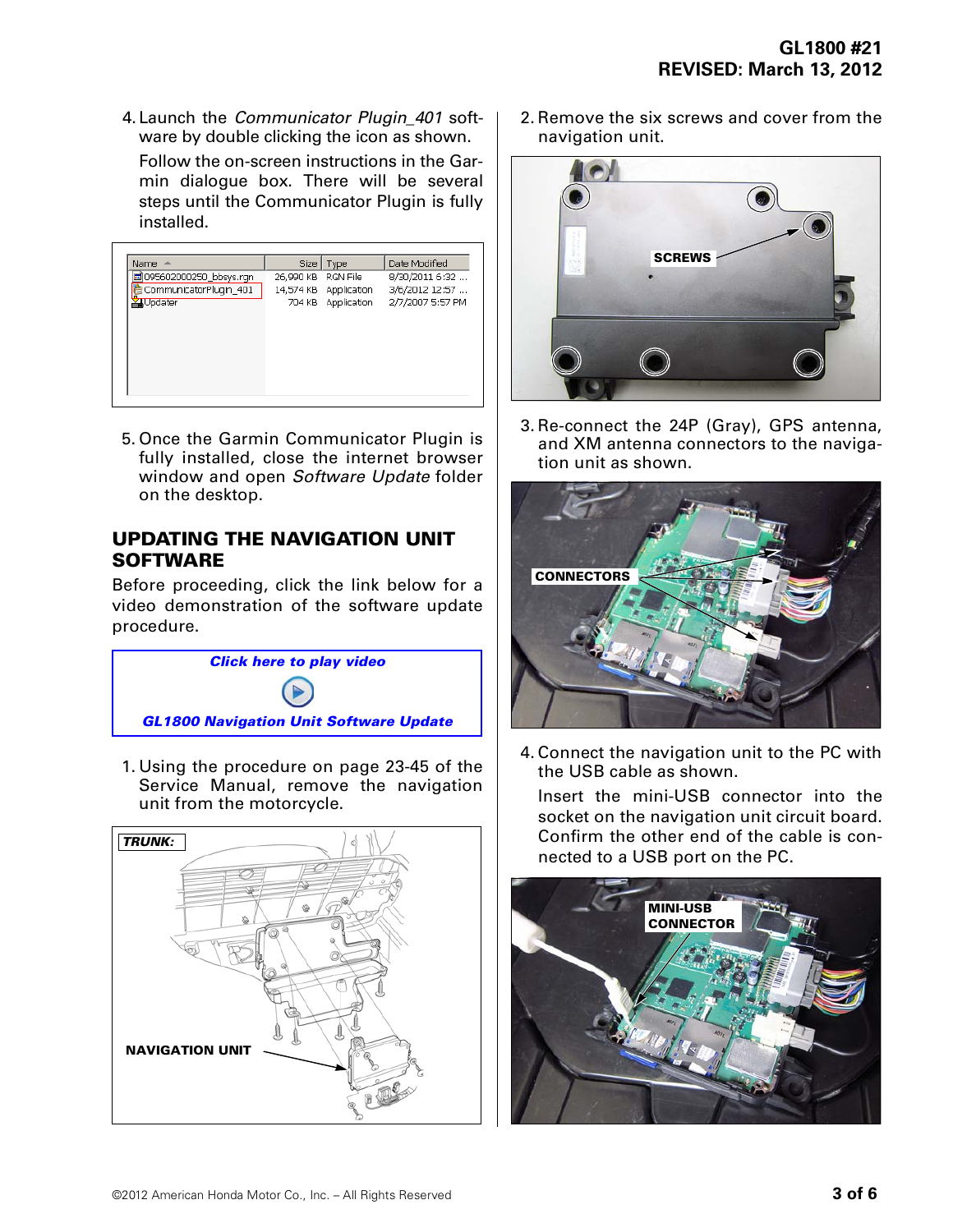# **GL1800 #21 REVISED: March 13, 2012**

5.Press and hold the boot block button on the circuit board as shown. Continue to hold down the boot block button through Step 9.



6.While holding the boot block button down, turn the ignition switch to the ACC position. *Holding* should be shown on the navi display. Keep holding the boot block button down.



7.On the PC, drag and drop the file icon for *095602000250\_bbsys.rgn* onto the file icon for *Updater*.



8.The *Updater* dialog box will open. Select *USB Device* and then click *OK* as shown. Keep holding the boot block button down during the navigation software update.

| Updater                             |                                                                                                       |            |
|-------------------------------------|-------------------------------------------------------------------------------------------------------|------------|
|                                     | Connect your GARMIN device to your computer, choose<br>your connection settings below, then press OK. | ΩK         |
| necessary to use a lower baud rate. | Note: If errors occur while using a serial port, it may be                                            | Cancel     |
| <b>Connection Settings</b>          |                                                                                                       |            |
| C Serial Port:                      | COM1                                                                                                  | AutoDetect |
| Baud Rate:                          | 115200                                                                                                |            |
| ় USB Device:                       |                                                                                                       |            |
|                                     |                                                                                                       |            |

9.Wait for the *Update Complete* message to be displayed on the computer, then release the boot block button.

| <b>Update Complete</b>     |                       |
|----------------------------|-----------------------|
|                            |                       |
| The update was successful. |                       |
|                            |                       |
|                            | ,,,,,,,,,,,,,,,,,,,,, |

- 10.Disconnect the USB Mini B connector from the navigation unit. Then press and release the boot block button after the navigation system has started.
	- If the navigation system fails to start (black screen), press the *Map* key on the navigation switch panel, let the system boot up, then press the boot block button.



Continue to Step 11 on the next page.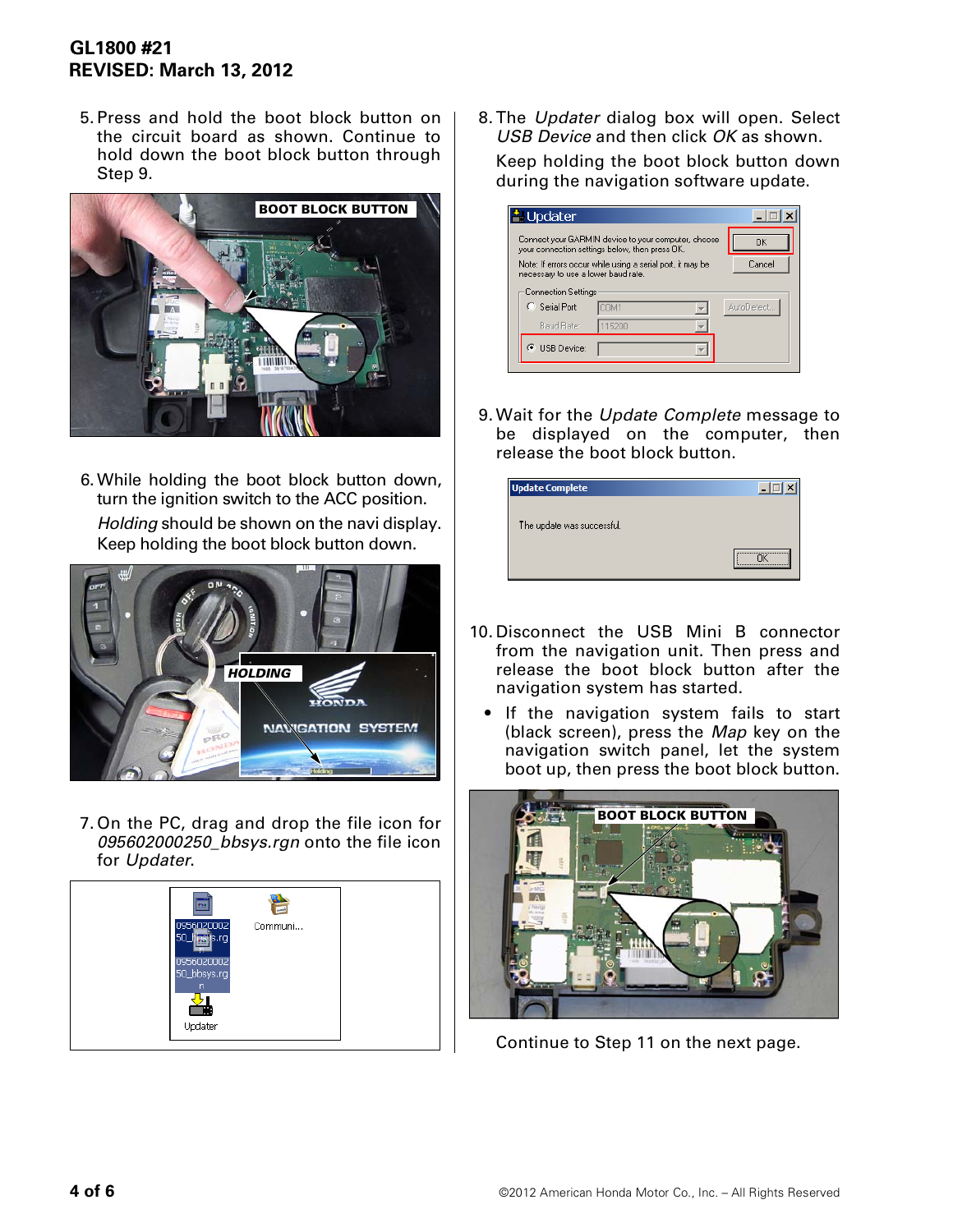11.The *General* screen should be displayed in the navigation display.

Press the *Menu* key on the navigation switch panel to get to the *Inventory* screen.

Press the down arrow key to underline the *Boot Block* row and verify the boot block number:

*Boot Block 006-B0956-00 2.50 B*

• If the boot block number is different than above, turn the ignition switch to OFF and repeat Steps 4 through 11.

|                                                                                                                                                                                                                                               |                                                                                                                               | General                     |                                                                                                                                               |                                                                      |
|-----------------------------------------------------------------------------------------------------------------------------------------------------------------------------------------------------------------------------------------------|-------------------------------------------------------------------------------------------------------------------------------|-----------------------------|-----------------------------------------------------------------------------------------------------------------------------------------------|----------------------------------------------------------------------|
| Product<br>Software Ver<br>Last Reset<br><b>Current Time</b><br>Temperature<br>Clock Freq<br>Clock Drift<br>XM Antenna<br>Die ID <sub>0</sub><br>Die ID <sub>1</sub><br><b>CPU Revision</b><br><b>GPS SW Version</b><br><b>GPS Ant Status</b> | NAVI United States (X<br>0001:53:55<br>04:09:22<br><b>7FFFFFFF</b><br><b>7FFFFFFF</b><br>cpu rev 1.2147483647<br>Disconnected | 2.50<br>29°C<br>0.00<br>222 | C/NO<br><b>ID Pin Value</b><br><b>RAM Test</b><br><b>ROM Test</b><br>Voice Count<br>16368490Hz Voice Checksum<br><b>FSN</b><br>USB EXT ID(mV) | 14.00<br>2243<br>Working<br>Unknown<br>Unknown<br>3817281381<br>2239 |
| <b>Speed Pulse</b><br>Core Freq(mhz)                                                                                                                                                                                                          |                                                                                                                               | Hz<br>400                   |                                                                                                                                               |                                                                      |
|                                                                                                                                                                                                                                               |                                                                                                                               |                             |                                                                                                                                               |                                                                      |
| I٢                                                                                                                                                                                                                                            |                                                                                                                               |                             |                                                                                                                                               | <b>DOWN ARROW</b>                                                    |
| <b>MENU KEY</b>                                                                                                                                                                                                                               |                                                                                                                               |                             |                                                                                                                                               | KEY                                                                  |
|                                                                                                                                                                                                                                               |                                                                                                                               |                             |                                                                                                                                               |                                                                      |
|                                                                                                                                                                                                                                               |                                                                                                                               |                             |                                                                                                                                               |                                                                      |
|                                                                                                                                                                                                                                               |                                                                                                                               |                             |                                                                                                                                               |                                                                      |
|                                                                                                                                                                                                                                               |                                                                                                                               |                             |                                                                                                                                               |                                                                      |
|                                                                                                                                                                                                                                               |                                                                                                                               |                             |                                                                                                                                               |                                                                      |
|                                                                                                                                                                                                                                               | <b>MENU</b>                                                                                                                   |                             |                                                                                                                                               |                                                                      |
|                                                                                                                                                                                                                                               | ŵ                                                                                                                             |                             |                                                                                                                                               |                                                                      |
|                                                                                                                                                                                                                                               | ZOOM                                                                                                                          |                             |                                                                                                                                               |                                                                      |
|                                                                                                                                                                                                                                               | וטס                                                                                                                           |                             | <b>NAVIGATION</b>                                                                                                                             |                                                                      |
|                                                                                                                                                                                                                                               | <b>BACK</b>                                                                                                                   |                             | SYSTEM                                                                                                                                        |                                                                      |
|                                                                                                                                                                                                                                               |                                                                                                                               |                             |                                                                                                                                               |                                                                      |
|                                                                                                                                                                                                                                               |                                                                                                                               |                             |                                                                                                                                               |                                                                      |
|                                                                                                                                                                                                                                               |                                                                                                                               |                             |                                                                                                                                               |                                                                      |
|                                                                                                                                                                                                                                               |                                                                                                                               |                             |                                                                                                                                               |                                                                      |
|                                                                                                                                                                                                                                               |                                                                                                                               |                             |                                                                                                                                               |                                                                      |
|                                                                                                                                                                                                                                               |                                                                                                                               |                             |                                                                                                                                               |                                                                      |
|                                                                                                                                                                                                                                               |                                                                                                                               |                             | Inventory                                                                                                                                     |                                                                      |
| <b>Boot Block</b>                                                                                                                                                                                                                             | 006-B0956-00<br>2.50B                                                                                                         |                             |                                                                                                                                               | <b>Unknown</b>                                                       |
| Unknown Region                                                                                                                                                                                                                                |                                                                                                                               |                             |                                                                                                                                               | Pending                                                              |
| Unknown Region                                                                                                                                                                                                                                |                                                                                                                               |                             |                                                                                                                                               | Pending                                                              |
| Unknown Region ?-?????-??                                                                                                                                                                                                                     | $0.01$ s<br>20.1 <sub>C</sub><br>006-D0322-14                                                                                 |                             |                                                                                                                                               | Unknown<br>Unknown                                                   |
| PROM Map<br><b>Dealer Databas</b>                                                                                                                                                                                                             | 006-D0172-03<br>2.00 <sub>N</sub>                                                                                             |                             |                                                                                                                                               | Unknown                                                              |
| Splash Screen                                                                                                                                                                                                                                 | 006-D0999-00<br>2.00 N                                                                                                        |                             |                                                                                                                                               | Unknown                                                              |
| Demo Database                                                                                                                                                                                                                                 |                                                                                                                               |                             |                                                                                                                                               | Erased                                                               |
| <b>Audio Region</b>                                                                                                                                                                                                                           | 2.40 <sub>D</sub><br>006-D2694-00                                                                                             |                             |                                                                                                                                               | Unknown                                                              |
| <b>Audio Region</b>                                                                                                                                                                                                                           | 006-D2693-00<br>2.20 F                                                                                                        |                             |                                                                                                                                               | Unknown                                                              |
| Audio Region                                                                                                                                                                                                                                  | $2.20$  <br>006-D2697-00<br>006-D2712-00                                                                                      |                             |                                                                                                                                               | Unknown<br>Unknown                                                   |
| <b>Audio Region</b><br>Audio Region                                                                                                                                                                                                           | 2.30 E<br>006-D2687-00<br>2.20 N                                                                                              |                             |                                                                                                                                               | Unknown                                                              |
| <b>Audio Region</b>                                                                                                                                                                                                                           | 006-D2688-00<br>2.30 E                                                                                                        |                             |                                                                                                                                               | <b>Unknown</b>                                                       |
| Audio Region                                                                                                                                                                                                                                  | 1.80 N<br>006-D2721-00                                                                                                        |                             |                                                                                                                                               | Unknown                                                              |
| <b>Audio Region</b>                                                                                                                                                                                                                           | 2.00 E<br>006-D3355-00                                                                                                        |                             |                                                                                                                                               | Unknown                                                              |
| Audio Region<br><b>Audio Region</b>                                                                                                                                                                                                           | 2.30 E<br>006-D3356-00<br>006-D2744-00<br>1.70 E                                                                              |                             |                                                                                                                                               | Unknown<br>Unknown                                                   |

- 12.Turn the ignition switch to OFF and reinstall the navigation unit cover and six screws.
- 13.Reinstall the navigation unit and all other removed parts.

# **IDENTIFICATION**

Updated units can be identified by looking up the *System Info* screen on the Navigation system display. Updated units will have *Software Version 2.50*. See REPAIR VERIFICATION for instructions.

# **CLAIM INFORMATION**

This Product Update Campaign ends the last day of March, 2017. Normal claim submission requirements apply.

After completing the update procedure, submit one warranty claim per unit with the following information:

## **WARRANTY CLAIM TEMPLATE**

Template: S29A Flat Rate Time: 0.3 hrs

# **PARTS INFORMATION**

## **Navigation System Update Software**

The update software is only available for download from the TechLine section of *iN* by clicking on or following this path:

## *Service > TechLine > Technical Reference*

Click on *2012 GL1800 Navi System Software Update* to download the update software.